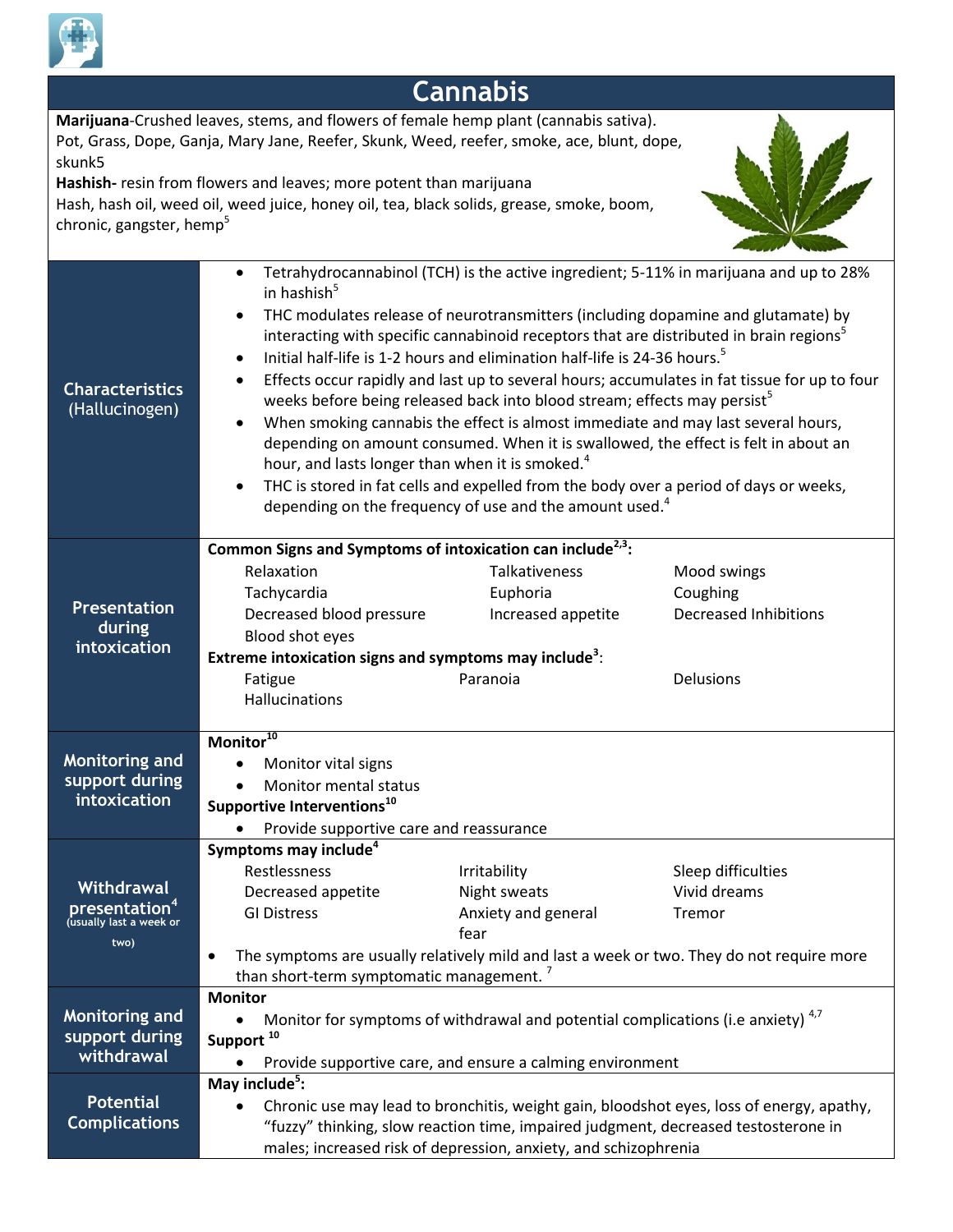

|                                            | With antidepressants <sup>8</sup>                                                                                                                                                                                                                                                                                                                                                                                                                                                                                                                                                                                                                                                                                                                                                                                                                                                                                                                                                              | With Lithium <sup>8</sup>                                                                                                                                                                                                                                                                                              |
|--------------------------------------------|------------------------------------------------------------------------------------------------------------------------------------------------------------------------------------------------------------------------------------------------------------------------------------------------------------------------------------------------------------------------------------------------------------------------------------------------------------------------------------------------------------------------------------------------------------------------------------------------------------------------------------------------------------------------------------------------------------------------------------------------------------------------------------------------------------------------------------------------------------------------------------------------------------------------------------------------------------------------------------------------|------------------------------------------------------------------------------------------------------------------------------------------------------------------------------------------------------------------------------------------------------------------------------------------------------------------------|
| <b>Notable Drug</b><br><b>Interactions</b> | With tricyclic antidepressants,<br>tachycardia, light-headedness,<br>mood lability, and delirium have                                                                                                                                                                                                                                                                                                                                                                                                                                                                                                                                                                                                                                                                                                                                                                                                                                                                                          | Clearance of lithium may be<br>decreased with cannabis use.<br>With Alcohol <sup>9</sup>                                                                                                                                                                                                                               |
|                                            | been reported<br>Cardiac complications have been<br>reported in children and<br>adolescents<br>Cannabis increases serotonin levels<br>which may result in a serotonin<br>syndrome<br>With antipsychotics <sup>8</sup><br>Drugs with anticholinergic<br>properties can cause marked<br>hypotension and increased<br>disorientation                                                                                                                                                                                                                                                                                                                                                                                                                                                                                                                                                                                                                                                              | Intensifies each other's effects and<br>can cause severe impairment.<br>With Opioid <sup>8</sup><br>THC blocks excitation produced by<br>morphine<br>With Stimulant <sup>8</sup><br>Increased heart rate<br>Blood pressure increased with high<br>doses of both drugs<br>Increased plasma level of cocaine<br>euphoria |
| Psychiatric<br>effects                     | Cannabis can exacerbate depression, impair cognitive functioning, induce psychosis,<br>$\bullet$<br>trigger schizophrenia in individuals who are predisposed, and worsen symptom control in<br>people with schizophrenia. <sup>1</sup><br>Cohort studies suggest that chronic use of cannabis by teenagers is associated with >5-<br>$\bullet$<br>fold increase in risk of later-life depression and anxiety as well as an increased risk of<br>early-onset psychosis. <sup>5</sup><br>Prolonged exposure may cause an initial increase in synaptic dopamine and then lead to<br>$\bullet$<br>prolonged changes in the endogenous cannabinoid systems. <sup>5</sup><br>Regular marijuana use has been linked with increased risk of tardive dyskinesia in<br>$\bullet$<br>patients on antipsychotics. <sup>5</sup><br>Adolescents and individuals with primary psychiatric disorders appear to be particularly<br>$\bullet$<br>vulnerable to the psychiatric effects of cannabis. <sup>1</sup> |                                                                                                                                                                                                                                                                                                                        |